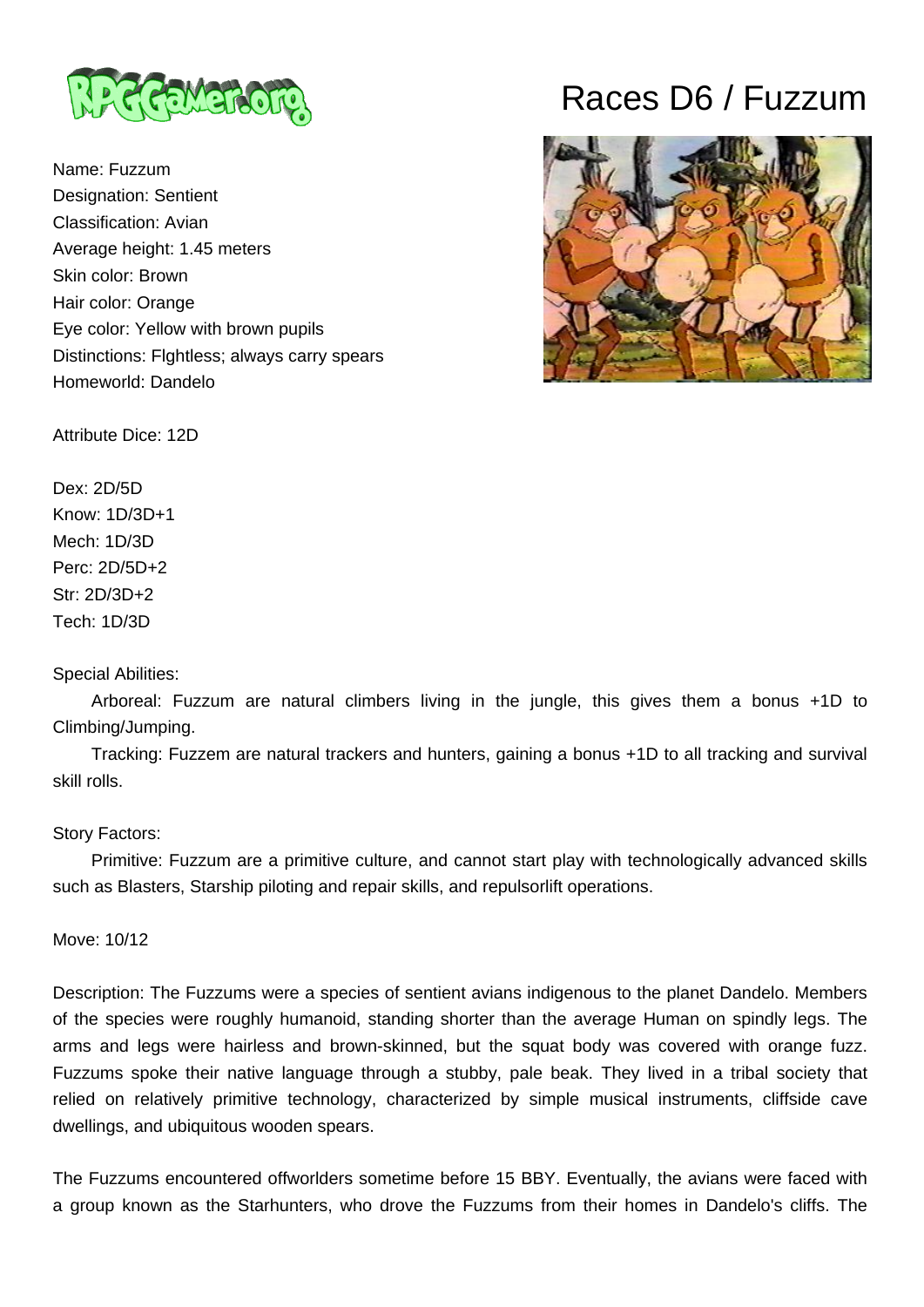Fuzzums fled to the forests, but several of their number were captured. With the caves theirs, the Starhunters converted them into cages to hold beasts for the Starhunter's Intergalactic Menagerie. Their captive Fuzzums were forced to hunt down new species for the Starhunters' traveling show, while those who escaped set up camps in the woods. When a new group of offworlders later arrived on Dandelo, the forest-dwelling Fuzzums assumed the worst. Nevertheless, the trioâ€"a protocol droid named C-3PO, an astromech droid named R2-D2, and a Tammuz-an prince named Coby $\hat{\alpha} \in \hat{\mathcal{L}}$  convinced the avians that they only sought to rescue a creature known as Ingey from the Starhunters. The Fuzzums and their new guests plotted and executed a rescue mission for the tessellated arboreal binjinphant. With the rescue of an old spacer named Greej and the timely arrival of miner Jann Tosh, the Fuzzums and their allies freed the beasts held in the caves, drove the Starhunters from Dandelo, and reclaimed their cliff dwellings.

#### Biology and appearance

The Fuzzums were a species of sentient humanoid avians who looked like compact balls of fuzz perched upon thin, stick-like legs. The arms, too, were thin and gangly, ending in three-fingered hands. While all four extremities were naked and brown-skinned, the rest of the body was covered in orange fluff. Members of the species had thick, puffed-out chests that narrowed to thin waists. Fuzzums stood about 1.45 meters tall on average.

There was little distinction between where the Fuzzum torso ended and the Fuzzum head began. The avians had plastic features capable of conveying a full range of emotions. They had expressive brows over their brown-ringed eyes. These orbs were yellow with brown pupils, flanking a pale, toothless, triangular beak with a red interior and two nostrils at its apex. A shock of taller feathers adorned the top of the Fuzzum head. The overall effect made Fuzzums seem bizarre to Humans and other species.

#### Society and culture

Fuzzum society lacked the technological sophistication of much of the rest of the galaxy. The species' clothing, for example, typically consisted of little more than a cloth skirt, cords wrapped around the arms, and sandals on the feet. The characteristic design of the skirt was a white bolt of cloth with an elongated, brown, hexagonal flap in the center. They regularly wore wooden canisters attached to a baldric over one shoulder. The avians fought and hunted with simple weapons, such as spears made from wooden shafts and stone blades attached by cord-in fact, a Fuzzum and his or her spear were constant companions.

Fuzzums hunted and fought in small groups. They preferred to attack with their spears, charging an enemy with the weapon held overhead and thrusting downward. They used their numbers to their advantage to overwhelm their target, and they showed no mercy to sworn enemies, such as the Starhunters. Captured enemies faced a dire fate: some droids could be sold, others dismantled so their parts could be put to other uses, while sentient beings could be cooked and eaten.

The species was divided into tribes. Their preferred habitat was villages set into natural caves, but after the arrival of the Starhunters, the Fuzzums relocated to villages in their world's forests, where they erected lean-tos made from tree branches and strips of cloth. Fuzzums built fire pits in their villages, and they cooked stew in stew pots. Their settlements played host to festive ceremonies, during which the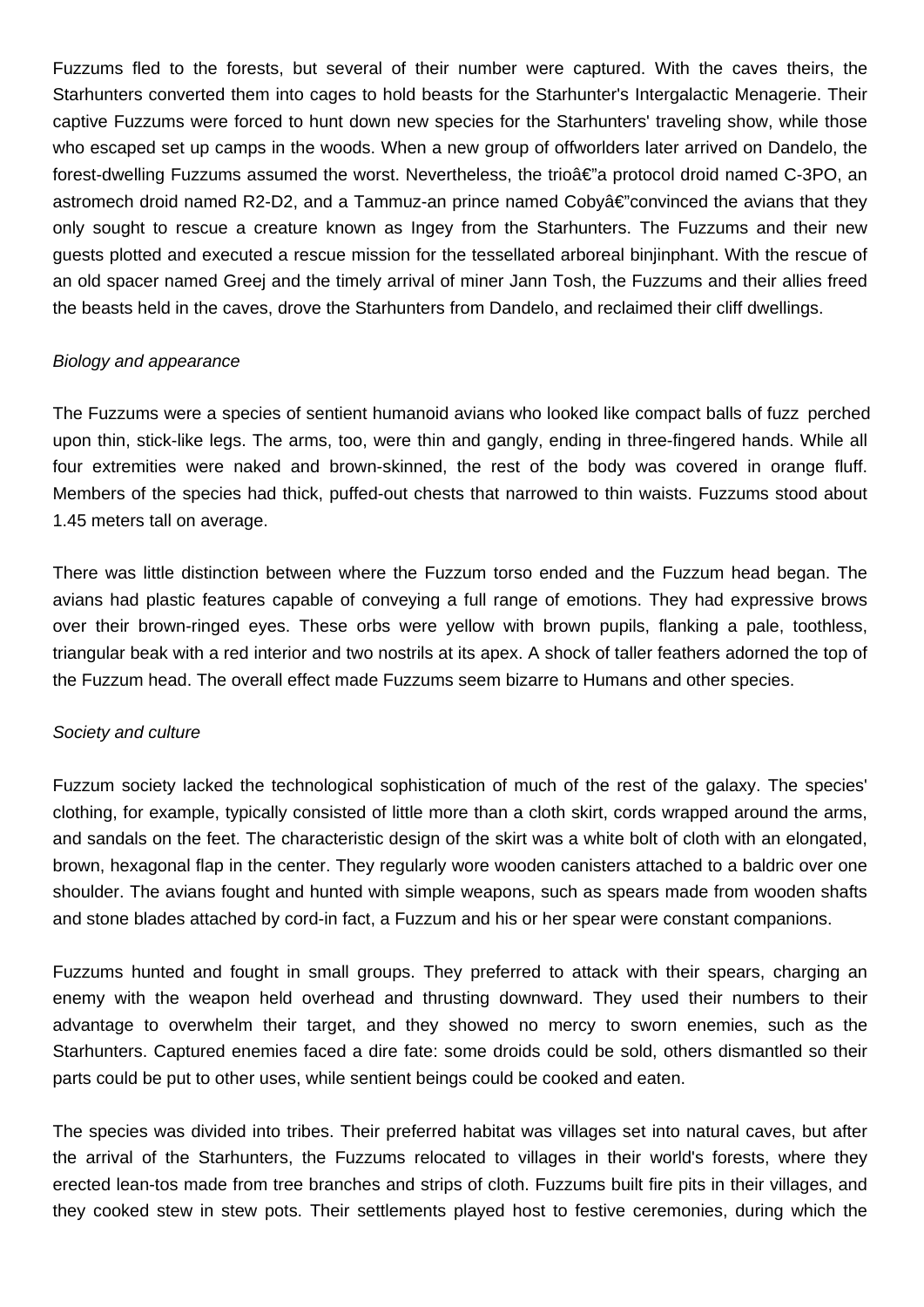avians danced to the accompaniment of drums, horns, and plucked string instruments. Dancing was a Fuzzum sign of joy, and boisterous laughter was a sign of amusement. Fuzzums spoke their own language, which was intelligible to at least some translator droids.

### **History**

The Fuzzums evolved on Dandelo, a planet of forests, savannas, and cave-pocked hills located in the Tammuz sector. They achieved a basic level of technology and adopted a tribal society based around life in cliff villages. At some point between 5000 and 3000 BBY, the Fuzzums encountered strangers from another world. From this contact, the Fuzzum language was added to the repertoire of protocol droids in the greater galaxy. Dandelo fell within the confines of Sith Space during the New Sith Wars of 1004 to 1000 BBY, and within the confines of Hutt Space by 52 BBY and through the Clone Wars.

Eventually, a group of offworlders came to Dandelo. The outsiders, calling themselves the Starhunters, drove the Fuzzums from their caves so as to convert the dwellings into cages to store rare beasts destined to join the traveling Starhunter's Intergalactic Menagerie. The Fuzzums escaped to Dandelo's forests, where they established temporary villages and tried to avoid Starhunter safaris on the lookout for more species to abduct. From time to time, Fuzzums were spotted and captured by the Starhunters; these captives were then forced to use their skills as trappers and hunters to find more animals for the menagerie. Over time, the Starhunters began to actively seek out Fuzzums as well as non-sentient species, and the Fuzzums grew to hate these offworlders.

In 15 BBY. Fuzzums from this tribe spotted a spacecraft crashing into an area of jungle. When they investigated the wreckage, they found a blue-skinned boy and two droids. Taking the trio to be Starhunters, the Fuzzums threatened to sell the golden droid, turn the shorter droid into a stew pot, and eat the boy. The golden droid knew the Fuzzum language, however, and convinced the avians that the three strangers were also enemies of the Starhunters, and only sought to rescue Ingey, a captured tessellated arboreal binjinphant. The Fuzzums agreed to take the new arrivals to their former village, where the Starhunters kept their quarries.

At the cliff-dwelling complex, the boy, Coby, spotted his pet being thrown in a cage by a large droid. Realizing they faced some resistance, the Fuzzums and the offworlders retreated to the Fuzzums' forest village to plot their next move.

The golden droid, C-3PO, formulated a plan. A group of Fuzzums would hide near the cliffs and await a signal from the shorter droid, R2-D2, to attack. The Fuzzums dutifully took up their position. C-3PO split off from the group and impersonated an animal known as a spotted jugadoo. The prospect of capturing the rare creature drew the Starhunters off, leaving the caves lightly guarded by patrol droids. Coby and R2-D2 climbed up to the cages and freed the animals, along with an imprisoned near-Human man named Greej. A patrol droid found the interlopers, and a skirmish broke out in which they tussled over the droid's blaster. R2-D2 finally shot off a flare, and the Fuzzums knew it was time to strike.

The Fuzzums rushed in and attacked a second patrol droid with their spears. R2-D2, Coby, and Greej managed to defeat their droid and free the rest of the captives, including several Fuzzums. Reunited with